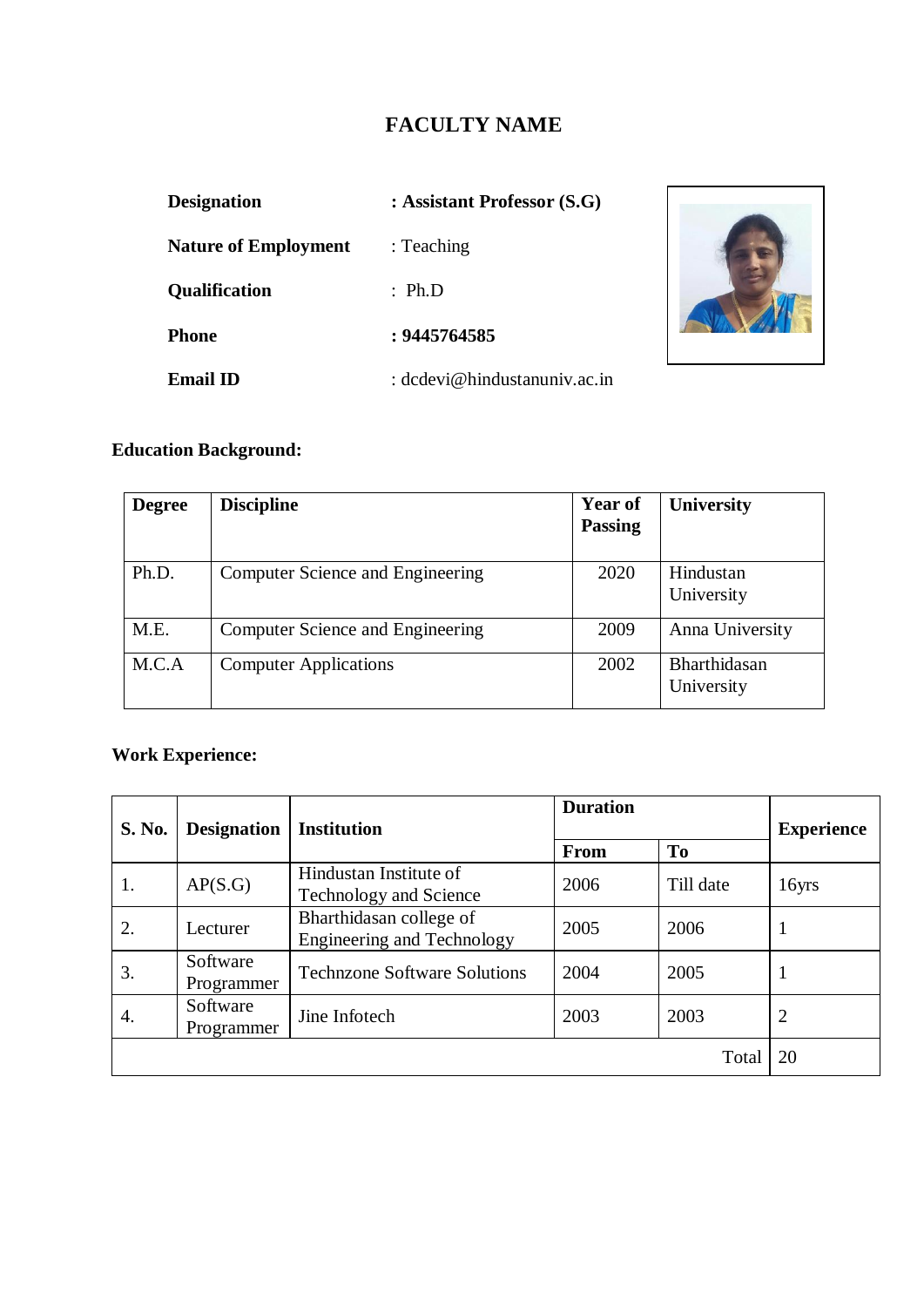### **Lecture Courses:**

- Java Programming
- Advanced Java Programming
- Object Oriented Programming
- $\bullet$  Programming in C
- Data Structures
- Database Management Systems
- Web Applications
- Software Testing
- Web Graphics
- Service Oriented Architecture
- Distributed Database Systems
- Web Designing
- Software Testing
- Artificial Intelligence

# **5. RESEARCH**

#### **Research Area:** Bio-Medical Engineering

#### **Research Publications:**

- Chitradevi D, "Hybrid Whale and Grey Wolf deep learning optimisation algorithm for prediction of Alzheimer Disease". Journal of Healthcare Engineering. 2022 (Got acceptance).
- Chitradevi D and Prabha S., "MR Brain Screening using Optimization Techniques A survey". Current Medical Imaging. 2021, doi: 10.2174/1573405617666211126154101. Epub ahead of print. PMID: 34825877.
- Chitradevi, D., Sanju Rajan, "Influencing factors towards COVID-19 through Air Pollution", International Conference on Advances and Innovations in Recycling Engineering (AIR2021)", UPES, Dehradun.
- Prabha S, Sakthidasan and Chitradevi "Efficient Optimization based Thresholding Technique for Analysis of Alzheimer MR Images", International Journal of NeuroScience, Taylor & Francis Online, Impact factor: 2.107, 2021, https://doi.org/10.1080/00207454.2021.1901696
- Muthukamatchi, M. Veerachamy, M. Chitradevi, D. "Exploration of academic dishonesty among higher education students build by gender analysis", Turkish Journal of Computer and Mathematics Education, 12(2):3385-3391.
- Chitradevi, D., Prabha, S, and Dr. Alex Daniel Prabhu, "Diagnosis of Alzheimer Disease in MR Brain Images using Optimization Techniques", Neural Computing and Applications, Springer, Impact Factor: 4.66, DOI: 10.1007/s00521-020-04984-7, 2020.
- Chitradevi D, Prabha S, "Analysis of Alzheimer Disease using Optimization Techniques", IEEE sponsored International Conference on Bio Signals, Images and Instrumentation, 2020.
- Chitradevi D, Prabha S, "Analysis of Brain Sub Regions using Optimization Techniques and Deep Learning Method in Alzheimer Disease", International Journal of Applied Soft Computing, Impact factor: 5.472, 86:105857-105888, 2020.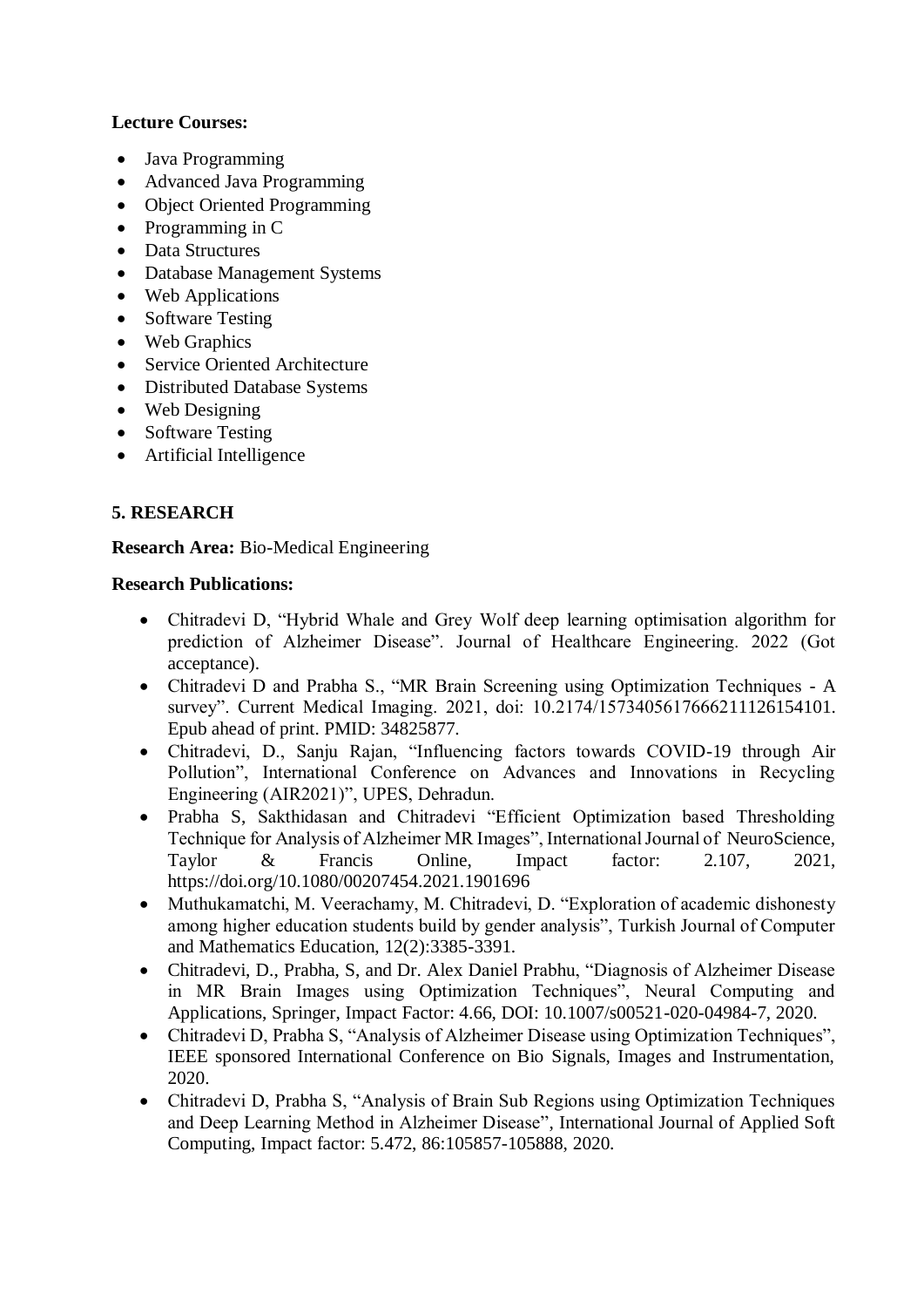- Kumar, K.V., Chitradevi, D, Open eyes, International Journal of Pharmaceutical Research, 2019, 11, pp. 872–875.
- Chitradevi, D., Prabha, S, "Brain Hemisphere Analysis Using Genetic Algorithm and Fuzzy Clustering in Alzheimer Disease", IEEE International Conference on Communication and Signal Processing, 2018, pp. 901–905, 8524378
- Usha D, Chitradevi D, "An Enhanced Rule Mining algorithm to Detect Suspects of Crime Against Women in the State of Tamil Nadu", International Conference on Recent Trends in Engineering Science ICRTES 2018, Feb 2018.
- Chitradevi D, S. Prabha "Evaluation of Symmetry Plane using Genetic algorithm", IEEE sponsored International Conference on Bio Signals, Images and Instrumentation, March, 2017.
- Chitradevi D "Life Span Maximized Routing with Fault Tolerant", National Conference on Intelligent and Information Systmes, February, 2017
- Chitradevi D, "Identifying Waterbodies' from Satellite Images", National Conference on Information and Communication Engineering, April, 2017.
- Chitradevi D, "Appraisal Management Systems", International Conference on Knowledge based Computing Technologies", February, 2017.
- Chitradevi D, "Life time maximized Routing with Fault Tolerent Mechanism in wireless sensor Networks", International Conference on Current Trends in Engineering Research, March 2015.
- Chitradevi D, "A Survey on MRI based automated Brain Tumor Segmentation Techniques" International Journal of Advances in Computer Science and Technology, November, 2014.

#### **Book Chapters**

 Chitradevi D, "Review on Imaging Features for COVID-19", Book Chapter on Computational Modelling and Imaging for SARS-CoV-2 and COVID-19, Taylors and Fransis, CRC Press, July, 2021.

#### **Journal Publication Details:**

- Chitradevi D, "Hybrid Whale and Grey Wolf deep learning optimisation algorithm for prediction of Alzheimer Disease". Journal of Healthcare Engineering. 2022 (Got acceptance).
- Chitradevi D and Prabha S., "MR Brain Screening using Optimization Techniques A survey". Current Medical Imaging. 2021, doi: 10.2174/1573405617666211126154101. Epub ahead of print. PMID: 34825877.
- Prabha S, Sakthidasan and Chitradevi "Efficient Optimization based Thresholding Technique for Analysis of Alzheimer MR Images", International Journal of NeuroScience, Taylor & Francis Online, Impact factor: 2.107, 2021, https://doi.org/10.1080/00207454.2021.1901696
- Muthukamatchi, M. Veerachamy, M. Chitradevi, D. "Exploration of academic dishonesty among higher education students build by gender analysis", Turkish Journal of Computer and Mathematics Education, 12(2):3385-3391.
- Chitradevi, D., Prabha, S, and Dr. Alex Daniel Prabhu, "Diagnosis of Alzheimer Disease in MR Brain Images using Optimization Techniques", Neural Computing and Applications, Springer, Impact Factor: 4.66, DOI: 10.1007/s00521-020-04984-7, 2020.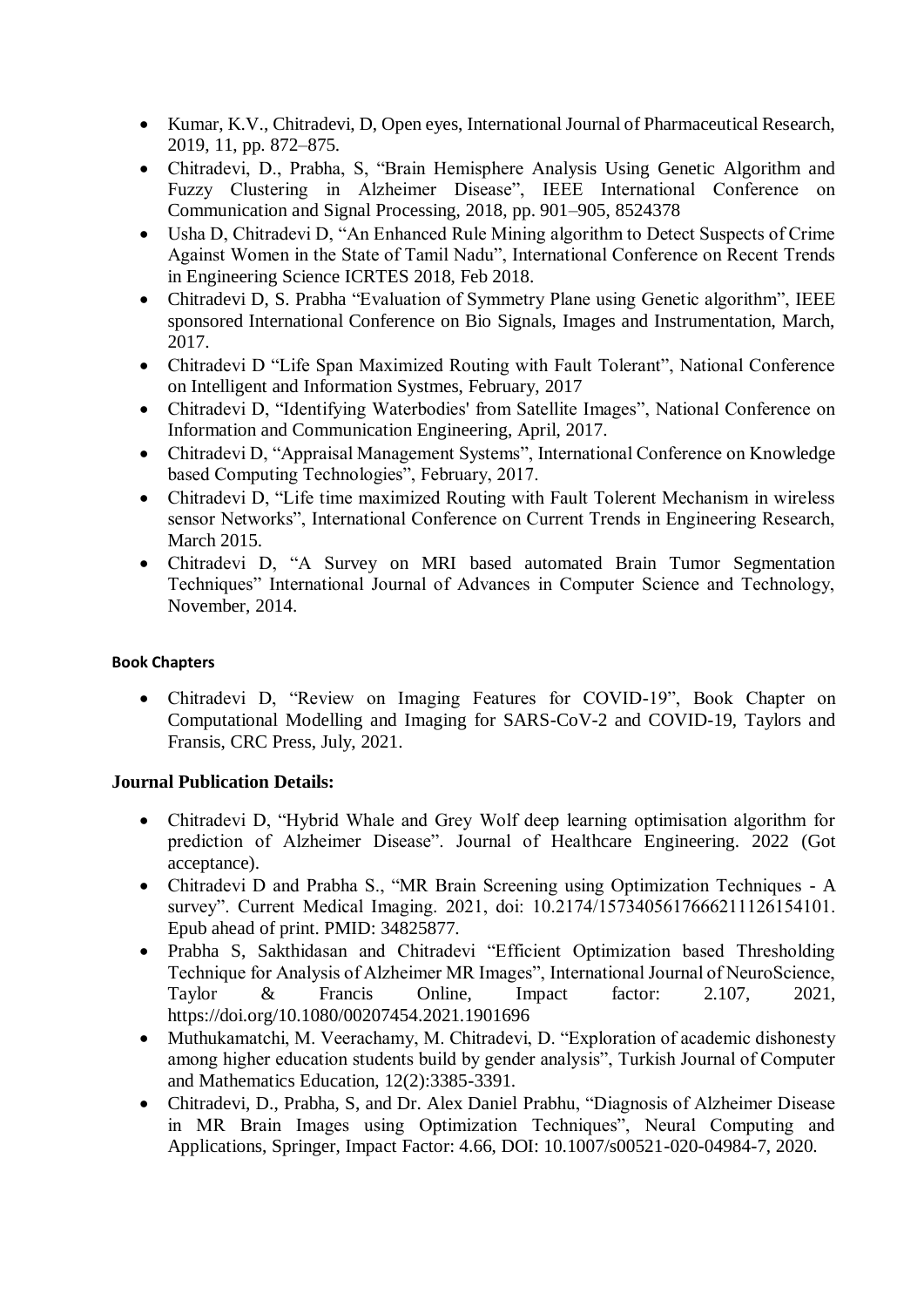- Chitradevi D, Prabha S, "Analysis of Brain Sub Regions using Optimization Techniques and Deep Learning Method in Alzheimer Disease", International Journal of Applied Soft Computing, Impact factor: 5.472, 86:105857-105888, 2020.
- Kumar, K.V., Chitradevi, D, Open eyes, International Journal of Pharmaceutical Research, 2019, 11, pp. 872–875.

#### **Conference Publication Details:**

- Chitradevi, D., Sanju Rajan, "Influencing factors towards COVID-19 through Air Pollution", International Conference on Advances and Innovations in Recycling Engineering (AIR2021)", UPES, Dehradun.
- Chitradevi D, Prabha S, "Analysis of Alzheimer Disease using Optimization Techniques", IEEE sponsored International Conference on Bio Signals, Images and Instrumentation, 2020.
- Chitradevi, D., Prabha, S, "Brain Hemisphere Analysis Using Genetic Algorithm and Fuzzy Clustering in Alzheimer Disease", IEEE International Conference on Communication and Signal Processing, 2018, pp. 901–905, 8524378
- Usha D, Chitradevi D, "An Enhanced Rule Mining algorithm to Detect Suspects of Crime Against Women in the State of Tamil Nadu", International Conference on Recent Trends in Engineering Science ICRTES 2018, Feb 2018.
- Chitradevi D, S. Prabha "Evaluation of Symmetry Plane using Genetic algorithm", IEEE sponsored International Conference on Bio Signals, Images and Instrumentation, March, 2017.
- Chitradevi D "Life Span Maximized Routing with Fault Tolerant", National Conference on Intelligent and Information Systmes, February, 2017
- Chitradevi D, "Identifying Waterbodies' from Satellite Images", National Conference on Information and Communication Engineering, April, 2017.
- Chitradevi D, "Appraisal Management Systems", International Conference on Knowledge based Computing Technologies", February, 2017.
- Chitradevi D, "Life time maximized Routing with Fault Tolerent Mechanism in wireless sensor Networks", International Conference on Current Trends in Engineering Research, March 2015.
- Chitradevi D, "A Survey on MRI based automated Brain Tumor Segmentation Techniques" International Journal of Advances in Computer Science and Technology, November, 2014.

# **FDP/STTP/ Workshop Certifications obtained:**

- Attended two days' workshop on "Empowering Professional Women" by Auuro Educational Services in Hindustan Institute of Technology and Science.
- Attended one-day workshop on "Robotic Vision"
- Attended 6 days training program on "Communication Empowerment" by Ebek
- Attended 10 days' workshop on "Big Data Analytics" by various IT industries in Hindustan Institute of Technology and Science.
- Attended two days' workshop on "Application Development Frameworks" at Kingston Engineering college, Vellore.
- Faculty Development Program attended on "Communication and skills" held at Hindustan Institute of Technology and Science.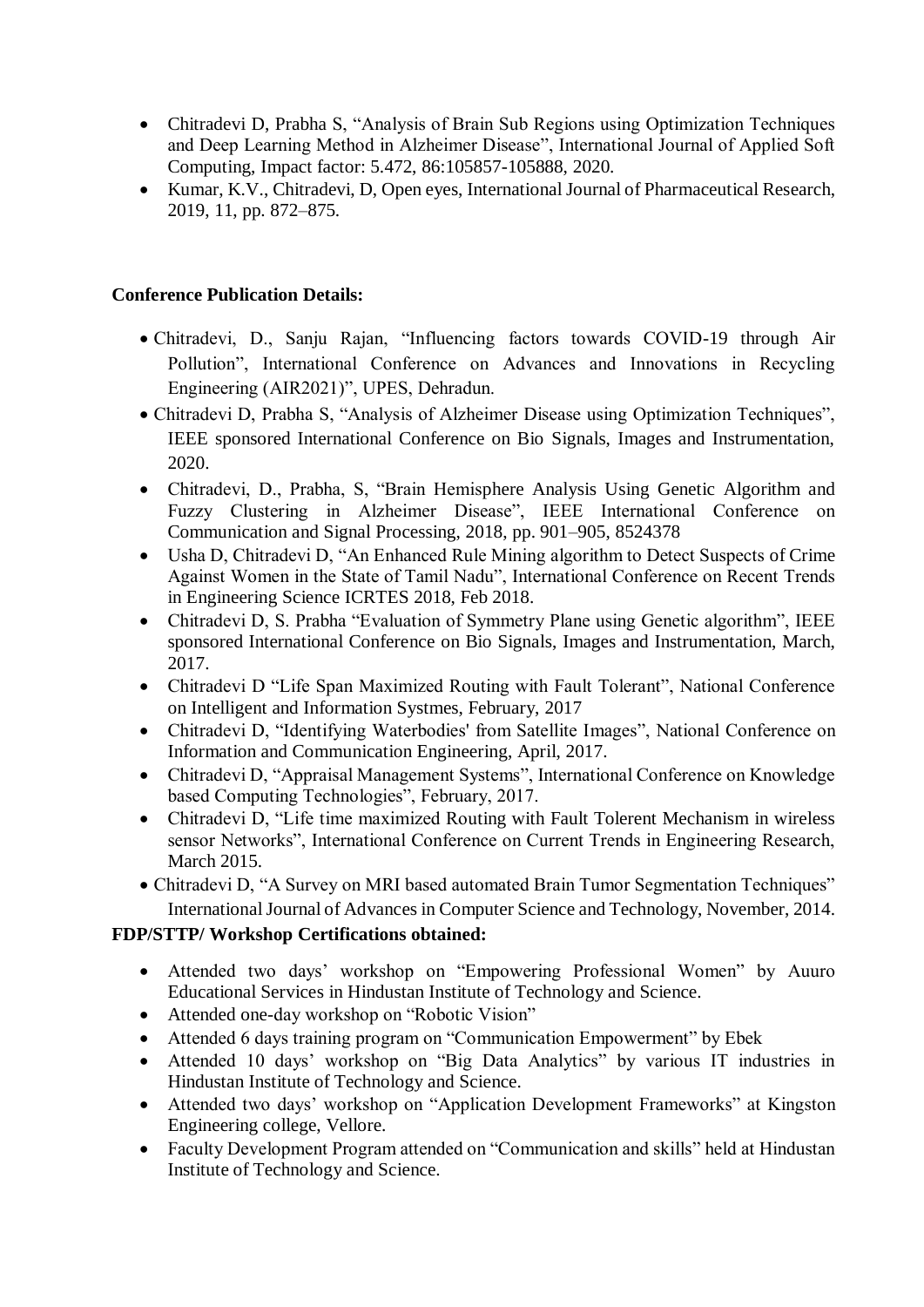- Faculty Development Program attended on "Networking" held at KCG College of Engineering, Chennai.
- Faculty Development Program attended on "Leadership, Communication and Assessment" held at Hindustan Institute of Technology and Science.
- Two days' workshop on "Numerical Computation, Optimization of Functions and Differential Equation" at Hindustan Institute of Technology and Science.
- FDP on "Communication Empowerment Training Program" at Hindustan Institute of Technology and Science
- Attended three days' workshop on "Advanced Java Technologies" (Organized for Infosys Campus Connect Team Members) at the Dhanalakshmi Engineering College, Chennai.
- Two days' workshop on "Python for the Web" in SSN Engineering College.
- Attended "coding training program" in association with Codechef.
- Faculty Development Program attended on "Rational Rose training" held at Hindustan Institute of Technology and Science.
- One-day workshop on "R" at Hindustan University, Chennai.
- One-day workshop on "Android Applications" at Hindustan Institute of Technology and Science, Chennai.
- One-day workshop on "Research Methodology" at Anna University, Chennai.
- One-day workshop on "Brand Building" at Hindustan Institute of Technology and Science, Chennai.
- Attended two days' workshop on "Machine Intelligence" at Hindustan Institute of Technology and Science, Chennai.
- Attended two days' workshop on "MATLAB" at Hindustan Institute of Technology and Science, Chennai.
- Attended Seminar on "Educational awareness" conducted by Computer Society of India, CSI Chennai Chapter, Chennai
- Every year I have attended Annual CSI Convention which is conducted by Computer Society of India and I got awarded.
- Attended "IBM T3 program on Business Intelligence, Service Oriented Architecture and Business Process Management".
- Attended IBM T3 program on "Python programming and Information Security Audit and Monitoring".
- Attended FDP on "Outcome Based Education" conducted by IIT Madras.
- Attended FDP on "Java Programming" program conducted by ICTAcademy.
- Attended five days FDP on "Accelerating Industry 4.0 A Post Covid Paradigm" conducted by ICTAcademy.
- Attended two days FDP on "Global Mega Trends, Technologies & Covid 19 Impacting Sectors" conducted by ICTAcademy.
- Attended five days FDP on "Skycampus THE FUTURE IS HERE NOW", conducted by ICTAcademy.
- Attended five days FDP on "The Future of Education, Employment & Entrepreneurship" conducted by ICTAcademy.
- Attended five days FDP on "Data Science Concepts-Theoretical and Practical Approach", conducted by Dayananda Sagar University.
- Attended three days FDP on "Software Engineering", conducted by S.A Engineering College.
- Attended six days FDP on "Cyber Security and Block Chain" conducted by Auxileo Labs and IARE for Research and Education and organized by the Department of Information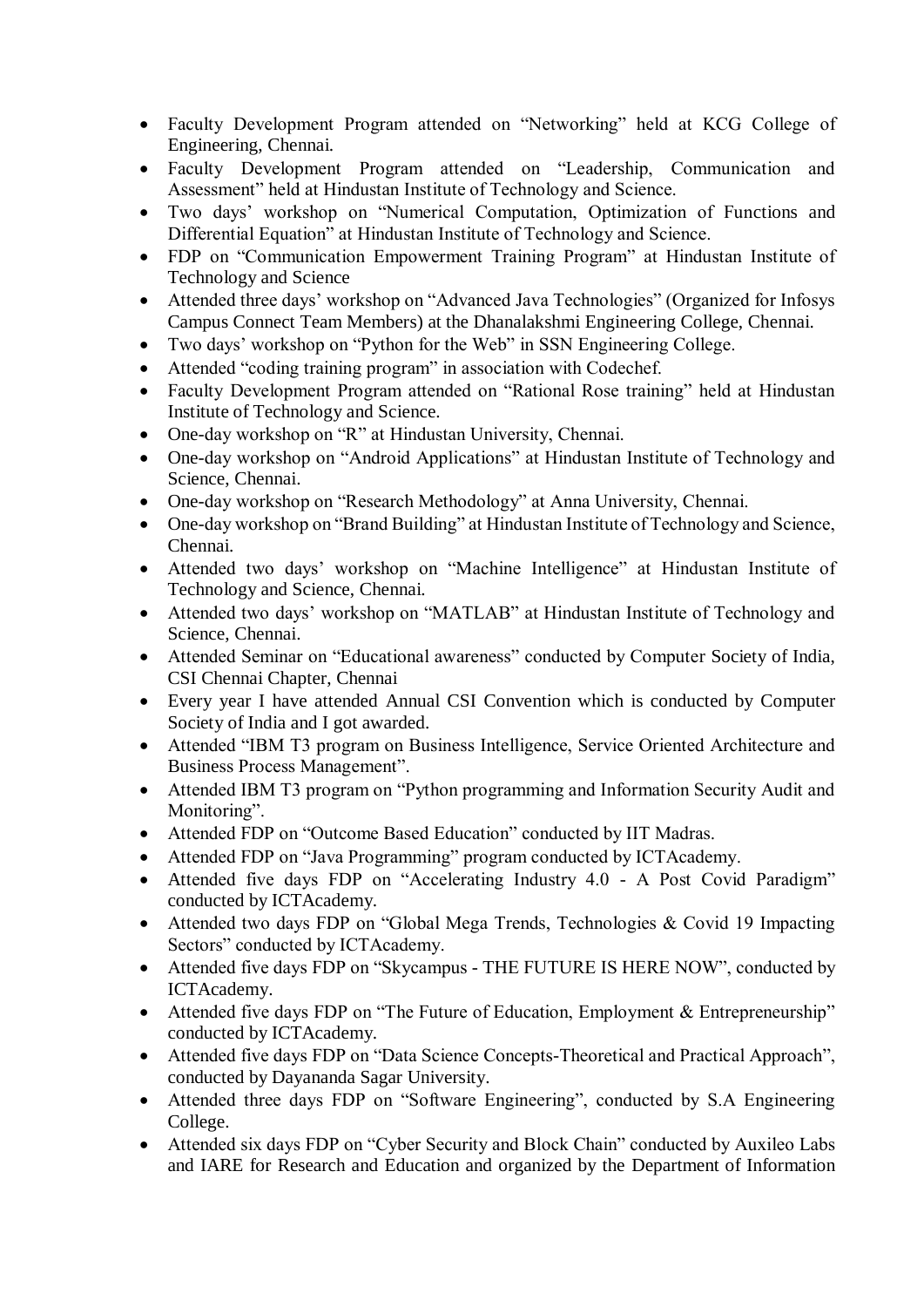Technology and Computer Science & Information Technology, Institute of Aeronautical Engineering.

- Attended five days FDP on "Big Data Analytics and Security with Block chain- The Future", conducted by Sai Ram Engineering College.
- Attended five days FDP on "Research Capabilities in Fog and Edge Computing", conducted by Sai Ram Engineering College.
- Attended eight days FDP on "OBE & Blooms Taxonomy", conducted by Ramkrishna Mission Vivekananda Centenary College.
- Attended five days FDP on "Recent Trends in Smart Computing", conducted by Vishwakarma Institute of Information Technology.

#### **Research Grant Details:**

| $\mathbf{C}$<br>p.<br>No. | <b>Funding</b> Title<br>Agency | Role | <b>Duration</b>   Amount | (Rs.) | <b>Current</b><br><b>Status</b> |
|---------------------------|--------------------------------|------|--------------------------|-------|---------------------------------|
| . .                       |                                |      |                          |       |                                 |

### **Achievements:**

- I have selected as a "Peer Reviewer of The 8th International Conference on Fuzzy Systems and Data Mining (FSDM 2022)" to be held in Xiamen, China during 4-7 November 2022.
- I have got an award of "Active Participation Award (SBC)" from Computer Society of India, 2022.
- Initiated to get "Best Supporting College Award" from Computer Society of India, 2022
- I have completed online courses from Coursera such as, Introduction to Data Science, Python Basics for Data Science and Java Certification Course from edx and skillup.
- I have selected as an editor for Annals of Applied Sciences Journal, 2021.
- I am guiding two Ph.D scholars in Hindustan Institution of Technology and Science.
- I have selected as a reviewer for Applied Soft Computing Journal, 2021.
- I have got "Encouragement Award" from Hindustan Institute of Technology and Science, 2021.
- I have got an award of "Active Participation Women" from Computer Society of India, 2020.
- Two years I have selected as "Executive Committee Member" in Computer Society of India, Kancheepuram Chapter, 2019-2020 and 2020-2021
- I have applied to get CSI award "Institution Awards Best Accredited Student Branch Award" from CSI, 2017.
- I am an Anna University Rank (15th Rank) holder in M.E (CSE) degree.
- I am life member of Computer Society of India.
- I have got "Best Mentor Appreciation Certificate" from Hindustan Institute of Technology and Science, 2019.
- I have got "Hindustan Innovation Challenge award" for mentoring the Students from Hindustan Institute of Technology and Science, 2018.
- I have completed online courses from Coursera such as, Python Data Structures, Introduction to Big Data, AI for Everyone, Machine Learning to all, Introduction to